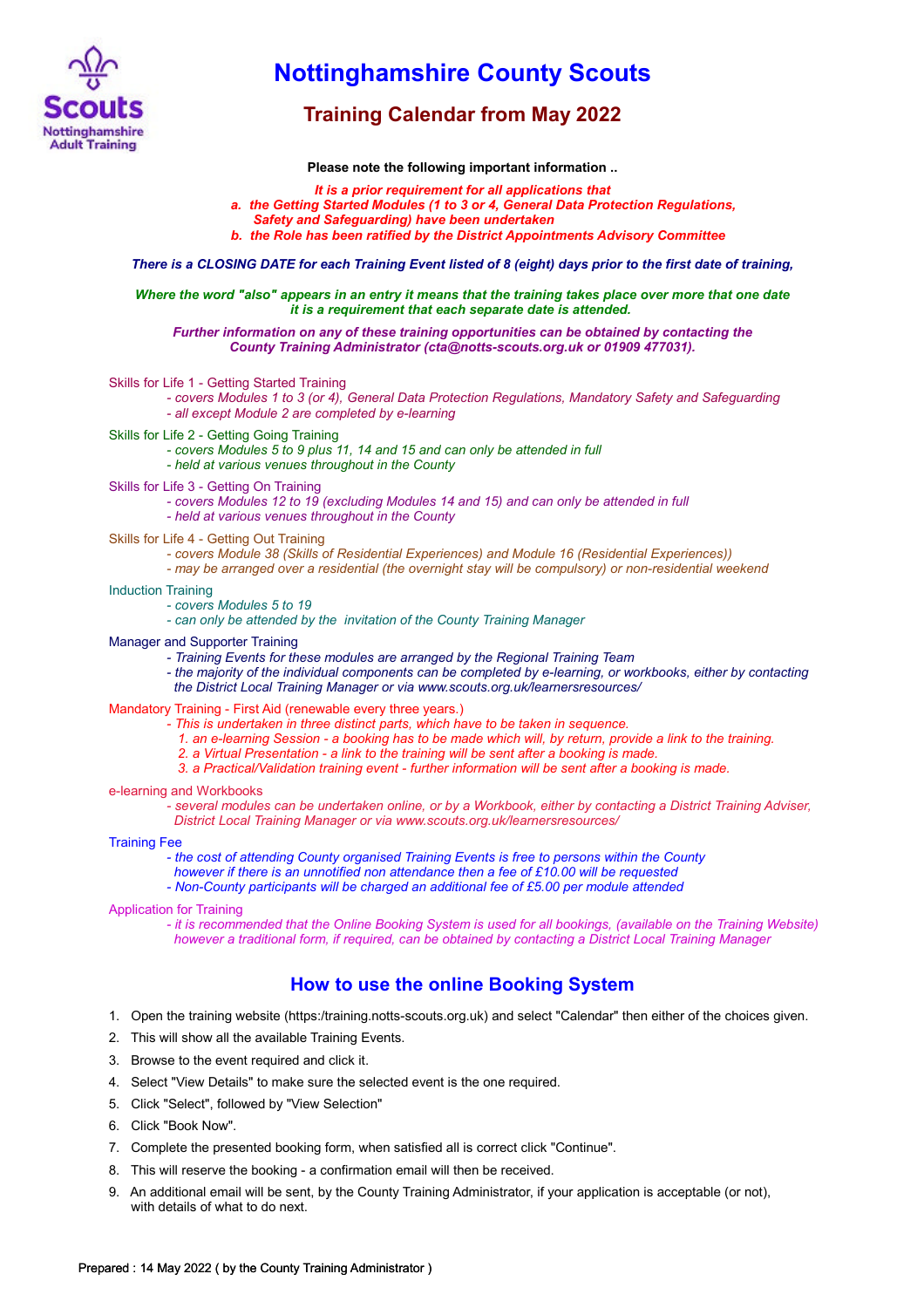# **TRAINING CALENDAR from May 2022 (by Date)**

| Date             |    | Module                                                                      | Code     | From        | To | Venue                                              | <b>District</b>   |
|------------------|----|-----------------------------------------------------------------------------|----------|-------------|----|----------------------------------------------------|-------------------|
| <b>May</b>       |    |                                                                             |          |             |    |                                                    |                   |
| Monday           | 09 | Module 10- First Aid (Part 2)                                               | 22-FA-06 | 19:00 21:30 |    | <b>Virtual Presentation</b>                        |                   |
| Thursday         | 19 | Module 10- First Aid (Part 3) (Practical) 22-FA-26                          |          | 18:00 21:00 |    | 14th Worksop Scout Group Headquarters              | <b>Bassetlaw</b>  |
| June             |    |                                                                             |          |             |    |                                                    |                   |
| Tuesday          | 07 | Module 10 - First Aid (Part 2)                                              | 22-FA-07 | 19:00 21:30 |    | <b>Virtual Presentation</b>                        |                   |
| Sunday           | 19 | Module 10 - First Aid (Full)                                                | 22-FA-43 | 09:30 16:30 |    | 124th Nottingham Scout Group Headquarters          | City              |
| Saturday         | 25 | Module 10- First Aid (Part 3) (Practical) 22-FA-27                          |          | 14:00 17:00 |    | 2nd Bramcote Scout Group Headquarters              | <b>South West</b> |
| <b>July</b>      |    |                                                                             |          |             |    |                                                    |                   |
| Saturday         | 02 | Module 10 - First Aid (Full)                                                | 22-FA-42 | 09:30 16:30 |    | <b>Nottinghamshire County Scouts Headquarters</b>  | County            |
| <b>Thursday</b>  | 07 | Module 10 - First Aid (Part 2)                                              | 22-FA-08 | 19:00 21:30 |    | <b>Virtual Presentation</b>                        |                   |
| Saturday         | 09 | Module 10- First Aid (Full)                                                 | 22-FA-44 | 09:30 16:30 |    | 45th Nottingham Scout Group Headquarters           | <b>City</b>       |
| Sunday           | 10 | Module 10 - First Aid (Full)                                                | 22-FA-45 | 09:30 16:30 |    | <b>1st Tollerton Scout Group Headquarters</b>      | <b>Rushcliffe</b> |
| Thursday         | 21 | Module 10- First Aid (Part 3)                                               | 22-FA-31 | 19:00 22:00 |    | <b>Nottinghamshire County Scouts Headquarters</b>  | County            |
| Saturday         | 23 | Module 10 - First Aid (Full)                                                | 22-FA-46 | 09:30 16:30 |    | Nottinghamshire County Scouts Headquarters         | County            |
| <b>Sunday</b>    | 24 | Module 10 - First Aid (Full)                                                | 22-FA-47 | 09:30 16:30 |    | 3rd Woodthorpe (St Marks) Scout Group Headquarters | Central           |
| <b>September</b> |    |                                                                             |          |             |    |                                                    |                   |
| Sunday           | 11 | Module 10- First Aid (Part 2)                                               | 22-FA-09 | 14:00 16:30 |    | <b>Virtual Presentation</b>                        |                   |
| Monday           | 19 | Module 10- First Aid (Part 3) (Practical) 22-FA-28                          |          | 18:00 21:00 |    | 1st Porchester Scout Group Headquarters            | Central           |
| <b>October</b>   |    |                                                                             |          |             |    |                                                    |                   |
| Thursday         | 06 | Module 10 - First Aid (Part 2)                                              | 22-FA-10 | 19:00 21:30 |    | CANCELLED                                          |                   |
|                  |    | Wednesday 26 Module 10- First Aid (Part 3) (Practical) 22-FA-29 18:00 21:00 |          |             |    | CANCELLED                                          |                   |
| <b>November</b>  |    |                                                                             |          |             |    |                                                    |                   |
|                  |    | Saturday 12 Module 10 - First Aid (Part 2)                                  | 22-FA-11 | 14:00 16:30 |    | CANCELLED                                          |                   |
| <b>December</b>  |    |                                                                             |          |             |    |                                                    |                   |
| Sunday           |    | 11 Module 10 - First Aid (Part 3)                                           | 22-FA-30 | 10:00 13:00 |    | CANCELLED                                          |                   |